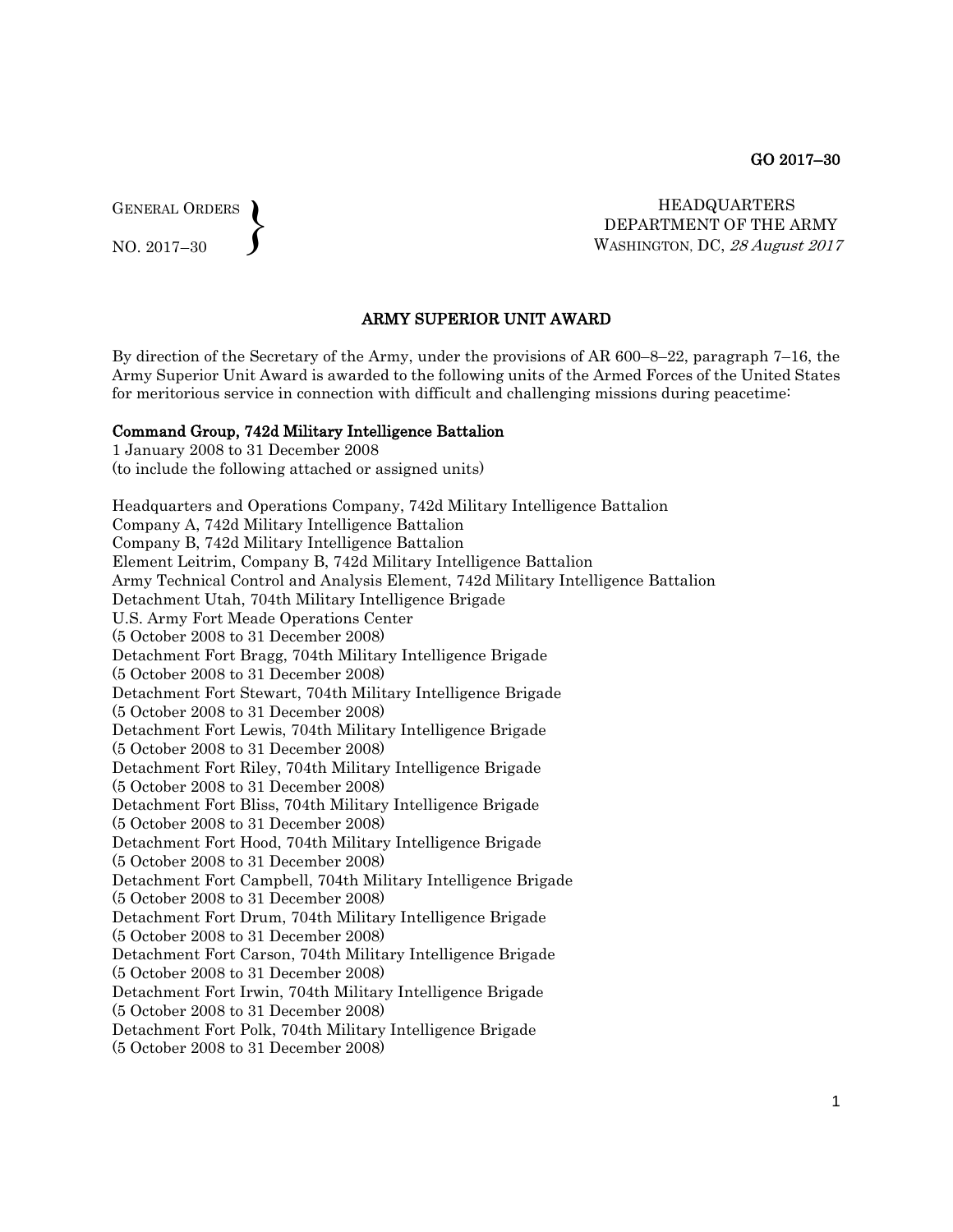## GO 2017–30

## Detachment, Headquarters and Headquarters Company, 4th Brigade Combat Team, 25th Infantry Division

16 October 2014 to 9 July 2015 (to include the following attached or assigned units)

Detachment, Headquarters and Headquarters Battalion, 40th Infantry Division Detachment, Headquarters and Headquarters Detachment, 56th Medical Battalion Detachment, Headquarters, 35th Infantry Division 1st Squadron, 40th Cavalry Regiment Detachment, 529th Military Police Company Detachment, 763d Ordnance Company Detachment, 22d Public Affairs Detachment Detachment, Headquarters and Headquarters Company, 1st Battalion, 150th Aviation Regiment (16 October 2014 to 18 June 2015) Detachment, Company A, 1st Battalion, 150th Aviation Regiment (16 October 2014 to 18 June 2015) Detachment, Company D, 1st Battalion, 150th Aviation Regiment (16 October 2014 to 18 June 2015) Detachment, Company F, 5th Battalion, 159th Aviation Regiment (16 October 2014 to 18 June 2015)

## Headquarters and Headquarters Detachment, 93d Military Police Battalion

7 October 2013 to 3 July 2014 (to include the following attached or assigned units)

66th Military Police Company (19 November 2013 to 3 July 2014) 128th Military Police Company (7 October 2013 to 7 November 2013) Detachment, 297th Military Police Company (25 October 2013 to 3 July 2014) Detachment, 491st Military Police Company (7 October 2013 to 14 March 2014) 747th Military Police Company (20 March 2014 to 3 July 2014) 812th Military Police Company (7 October 2013 to 7 November 2013) 2228th Military Police Company (7 October 2013 to 21 April 2014) Troop A, 3d Squadron, 89th Cavalry Regiment (23 October 2013 to 3 July 2014)

Detachment, 342d Military Police Company (12 February 2014 to 3 July 2014)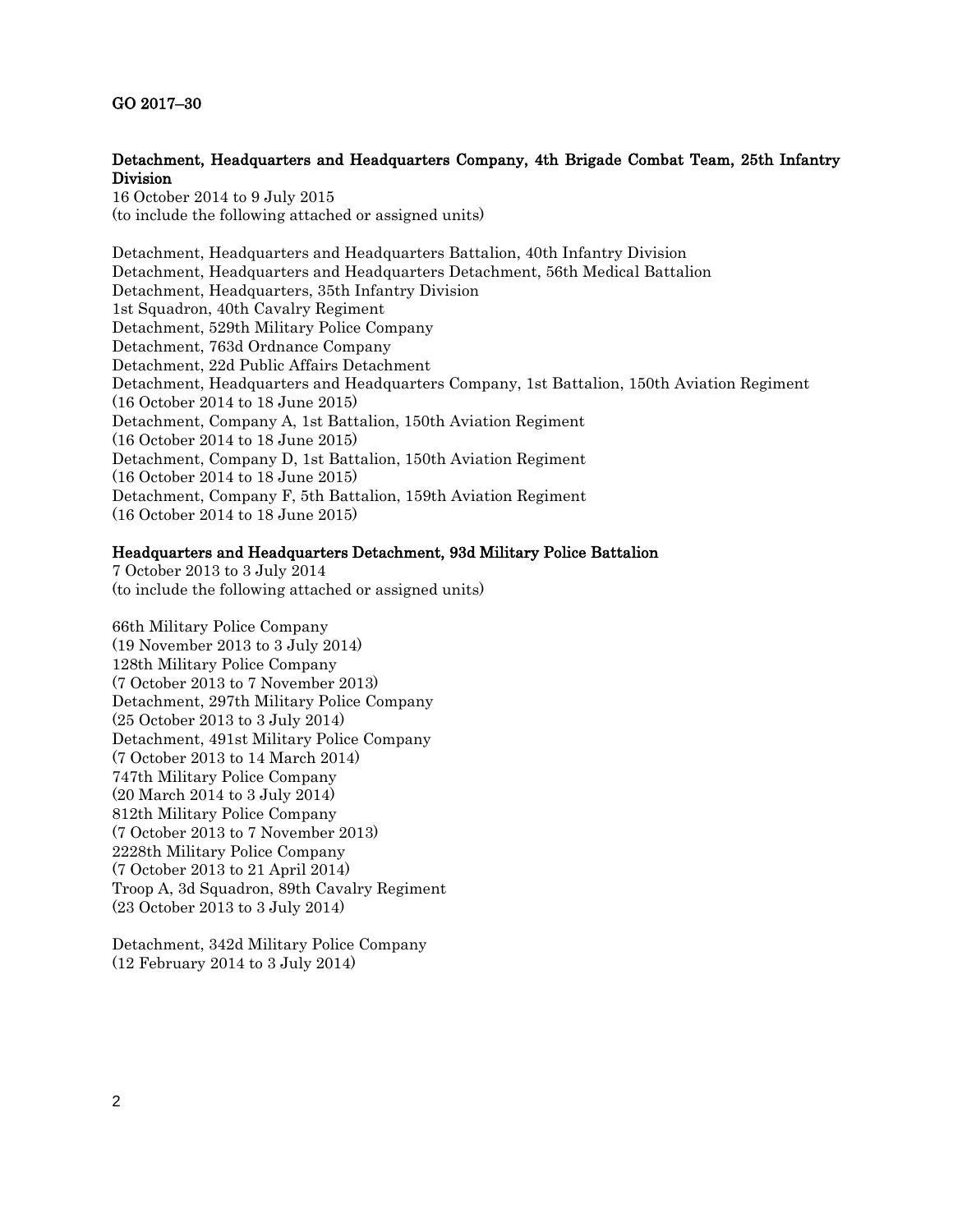## Headquarters and Headquarters Battalion, United States Army North

1 January 2012 to 31 December 2012 (to include the following attached or assigned units)

United States Army Civil Support Training Activity United States Army Fort Sam Houston Senior Commander Asset Element 323d Army Band Defense Coordinating Element Activity, Headquarters, United States Army North

#### Headquarters and Headquarters Detachment, 38th Personnel Services Battalion

24 September 2006 to 30 July 2007 (to include the following attached or assigned units)

139th Adjutant General Company (15 January 2007 to 30 July 2007) 147th Adjutant General Company (15 January 2007 to 30 July 2007) 566th Adjutant General Company (15 January 2007 to 30 July 2007)

#### 1st Battalion, 175th Infantry Regiment

21 March 2011 to 9 March 2012

# Defense Centers of Excellence for Psychological Health and Traumatic Brain Injury, United States Army Medical Research and Material Command

1 October 2014 to 30 September 2015

#### 249th Engineer Battalion

21 November 2011 to 20 November 2012

#### 199th Regiment

17 January 2013 to 16 January 2014

## United States Army Medical Materiel Center, Europe

1 October 2013 to 30 September 2014

### 2d Battalion, 160th Aviation Regiment

1 May 2014 to 1 July 2014

[AHRC-PDP-A]